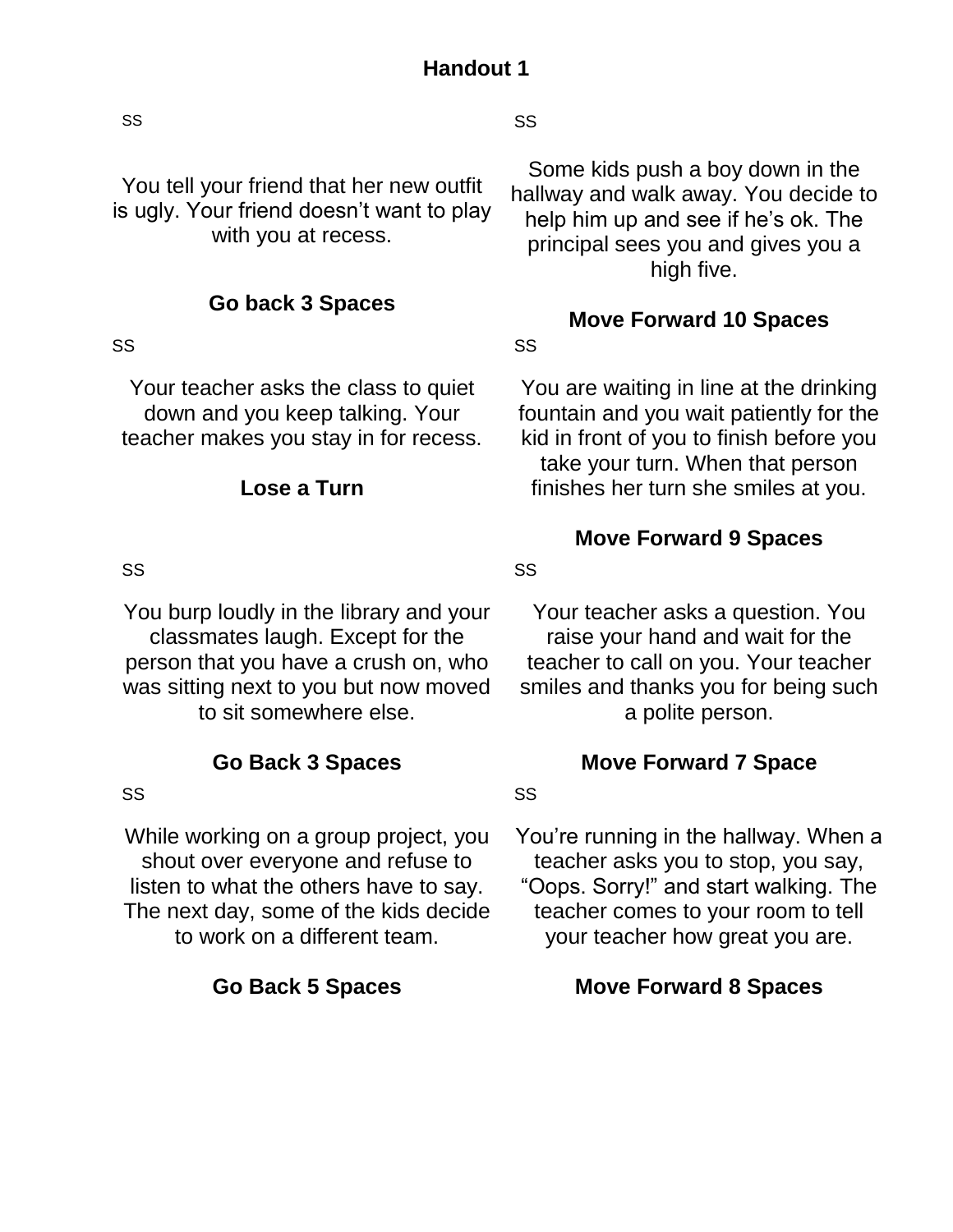Your teacher plans a popcorn party for the whole classroom. When she comes to you, you say, "I hate popcorn. This is a stupid party." Your teacher's feelings are hurt.

**Go Back 3 Spaces**

#### SS

You walk into the bathroom and find other students drawing on the stalls. You grab some of their markers and start drawing with them. You all receive detention.

# **Go Back 5 Spaces and Lose a Turn**

### **SA**

Your friend has some cigarettes and asks you to hold them for awhile. You do and your teacher finds them. You get suspended from school.

## **Lose a Turn**

### SS

A group of kids in the neighborhood plans to play Ghost in the Graveyard in a construction site tonight. You go along with them and a cop brings you home. Your parents ground you.

## **Lose a Turn**

A new student joins your classroom and you say, "Would you like to play with me at recess?" The new student becomes one of your best friends.

## **Move Forward 6 Spaces and Take Another Turn**

SA

You walk into the bathroom and see kids drinking alcohol. You return to your classroom and let your teacher know about it. The principal gives you a reward for integrity.

## **Move Forward 15 Spaces**

SS

Another kid tries to punch you. You dodge the punch and tell the kid that you don't want to fight. The other kid gets detention and you get a special lunch with the principal.

# **Move Forward 10 Space**

SS

A neighbor dares you to jump the fence and steal a football from someone's backyard. You say "No." Your friend decides to do it anyway and gets bit by a dog.

**Move Forward 10 Spaces**